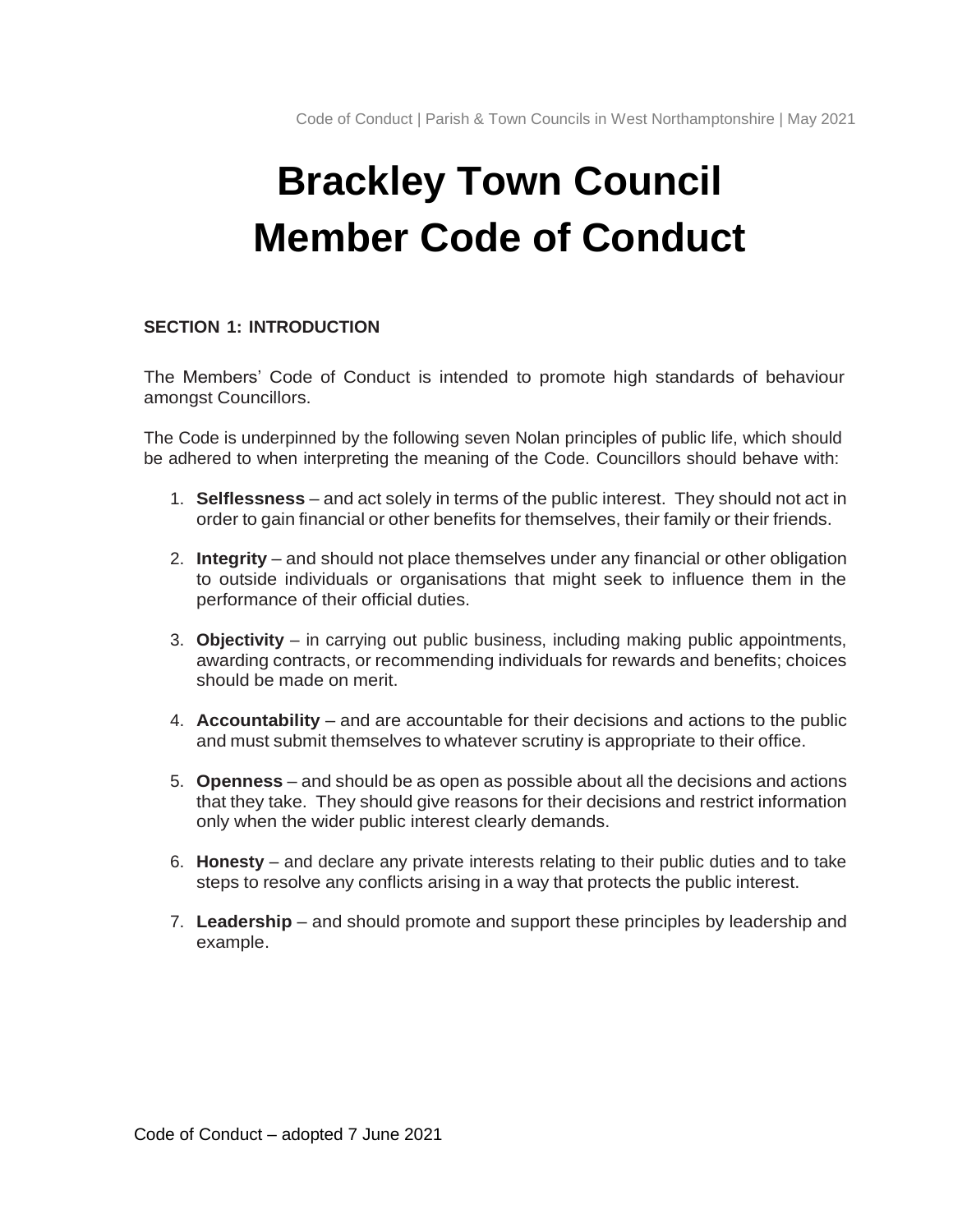# **SECTION 2: GENERAL PROVISIONS**

# **1. Introduction and Interpretation**

- 1.1 This Code applies to all members of the Council. It is your responsibility to comply with the provisions of this Code.
- 1.2 In this Code:
	- a) "the Council" refers to Brackley Town Council.
	- b) "Councillor" means any person being a Member of the Council.
	- c) "Meeting" means any meeting of:
		- the Council
		- any of the Council's committees, or sub-committees
		- any of the Council's advisory groups, working parties and panels.

# **2. Scope**

2.1 This Code applies to you whenever you are acting in the capacity as a Member of the Council: not only when attending meetings. For example, it will also include but is not limited to Members' dealings with officers, Members' dealings with the public, when Members represent the Council on outside bodies, any statements made by a Member on behalf of the Council.

## **3. General Obligations**

- 3.1 You must treat others with respect.
- 3.2 You must not do anything which may cause the Council to fall foul of UK equalities legislation.
- 3.3 You must not bully or intimidate any person or do anything which compromises the independence of those who work for the Council.
- 3.4 For the purposes of this paragraph, bullying is defined as: "offensive, intimidating,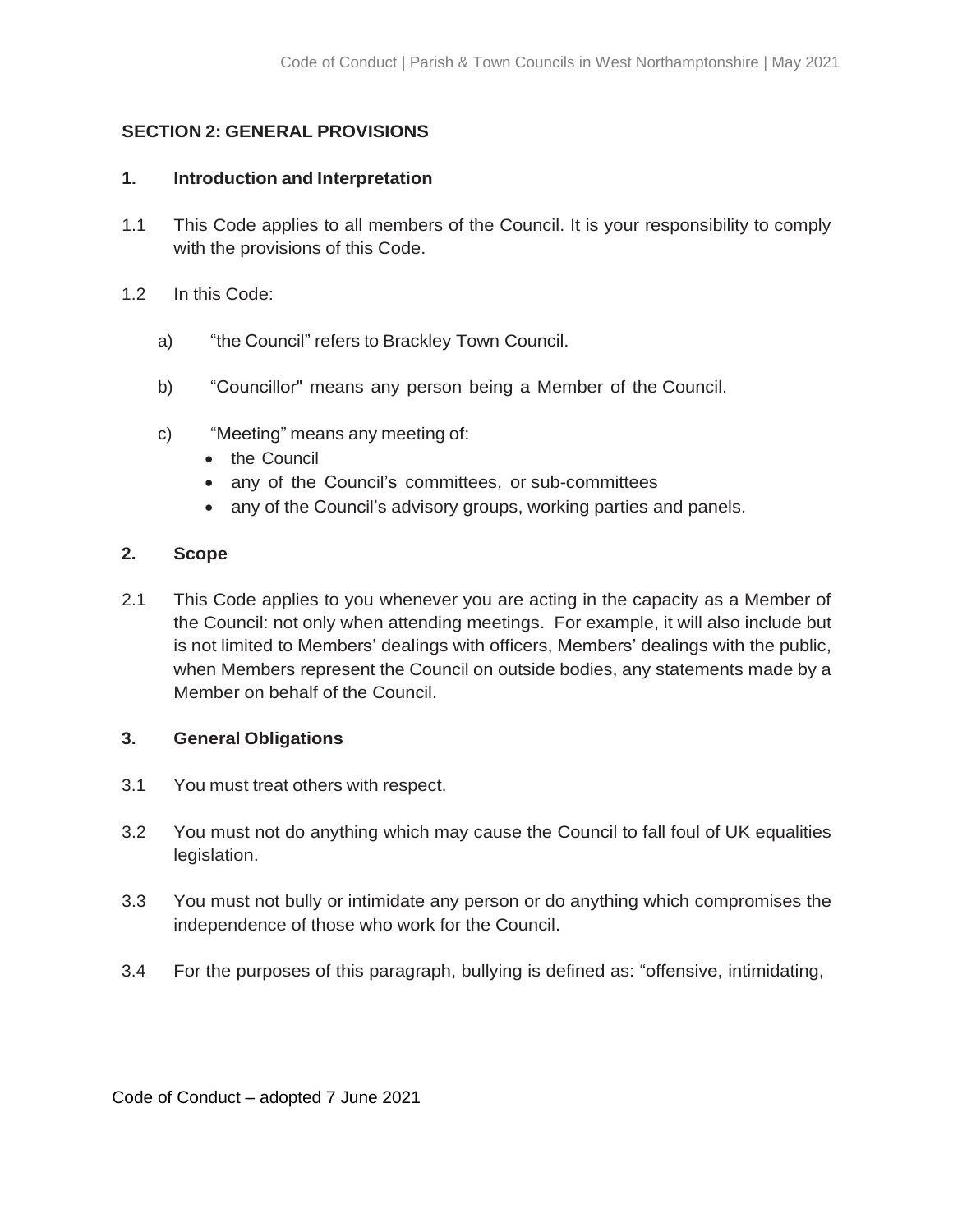malicious or insulting behaviour, an abuse or misuse of power through means that undermine, humiliate, denigrate or injure the recipient. Examples of bullying include, but are not limited to:

- spreading malicious rumours, or insulting someone by word or behaviour.
- copying communications that are critical about someone to others who do not need to know.
- ridiculing or demeaning someone picking on them or setting them up to fail.
- exclusion or victimization.
- unfair treatment.
- overbearing supervision or other misuse of power or position.
- unwelcome sexual advances touching, standing too close, display of offensive materials, asking for sexual favours, making decisions on the basis of sexual advances being accepted or rejected.
- making threats or comments about job security without foundation.
- deliberately undermining a competent worker by overloading and constant criticism.
- preventing individuals progressing by intentionally blocking promotion or training opportunities.
- 3.5 You must not intimidate or attempt to intimidate any person who is or may be:
	- a complainant;
	- a witness; or
	- involved in the administration of this Code.
- 3.6 You must not make trivial or malicious allegations against others.
- 3.7 You must not do anything which compromises or may compromise the impartiality of those who work for, or on behalf of, the Council.

Code of Conduct – adopted 7 June 2021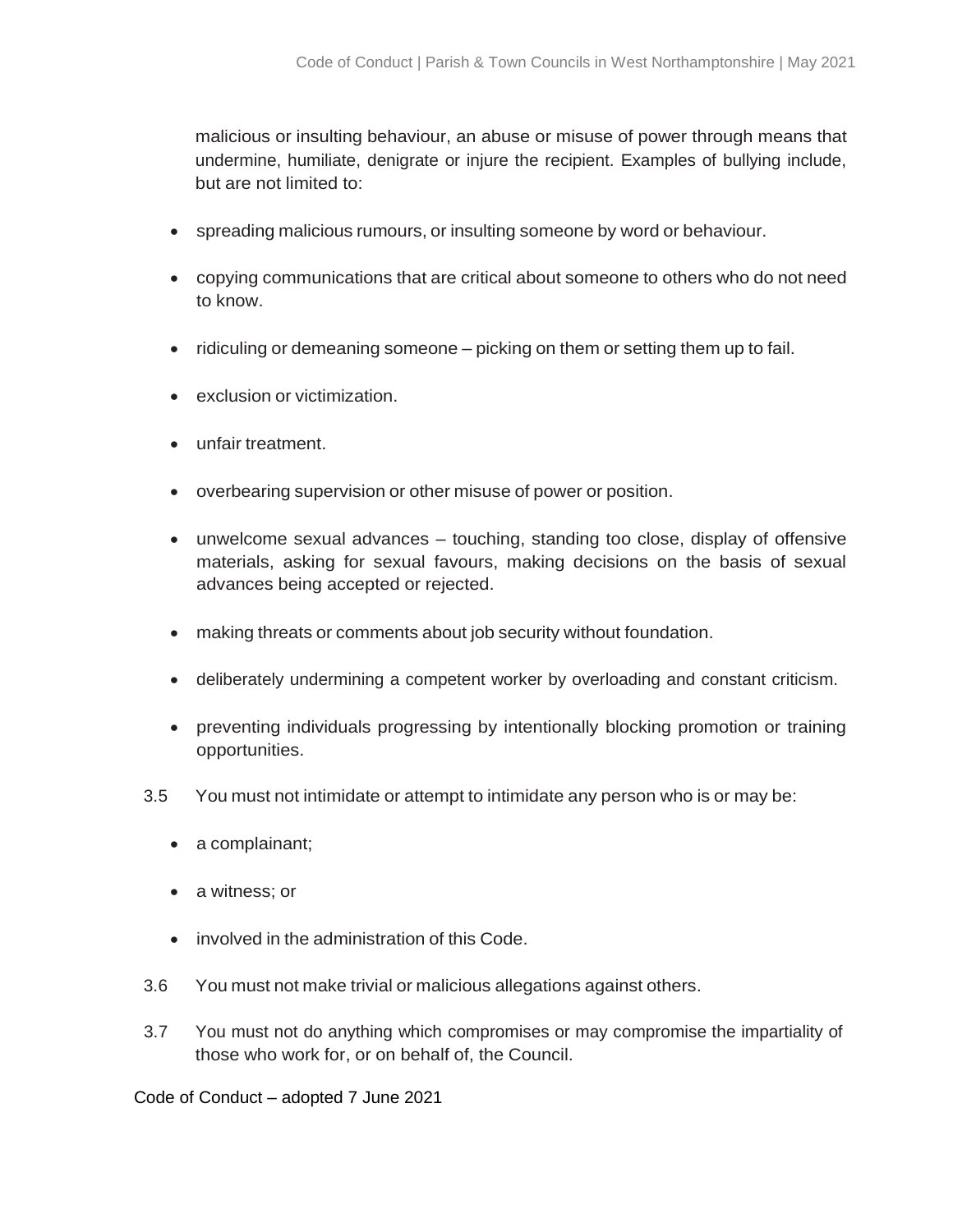- 3.8 You must not conduct yourself in a manner which could reasonably be regarded as bringing your office or the Council into disrepute.
- 3.9 You must not accept any gifts or hospitality that could be seen by the public as likely to influence your judgement in relation to any matter that you deal with in your official capacity.
- 3.10 You must not pass on information given to you in confidence by anyone, or information acquired by you which you believe, or ought reasonably to be aware, is of a confidential nature, unless:
	- you have the consent of a person authorised to give it
	- you are required by law to do so
	- the disclosure is made to a third party for the purpose of obtaining professional advice, provided that they agree not to pass on the information to any other person; or
	- the disclosure is:
		- o reasonable and in the public interest; and
		- o made in good faith and in compliance with the reasonable requirements of the Council.
- 3.11 You must not prevent another person from gaining access to information to which that person is entitled by law.
- 3.12 You must not use or attempt to use your position as a Councillor improperly to confer on, or secure for yourself or any other person, an advantage or disadvantage.
- 3.13 You must, when using, or authorising the use by others of, the resources of the Council:
	- act in accordance with the Council's reasonable requirements
	- ensure that such resources are not used improperly for political purposes (including party political purposes).
- 3.14 You must have regard to any Local Authority Code of Publicity made under the Local Government Act 1986.

Code of Conduct – adopted 7 June 2021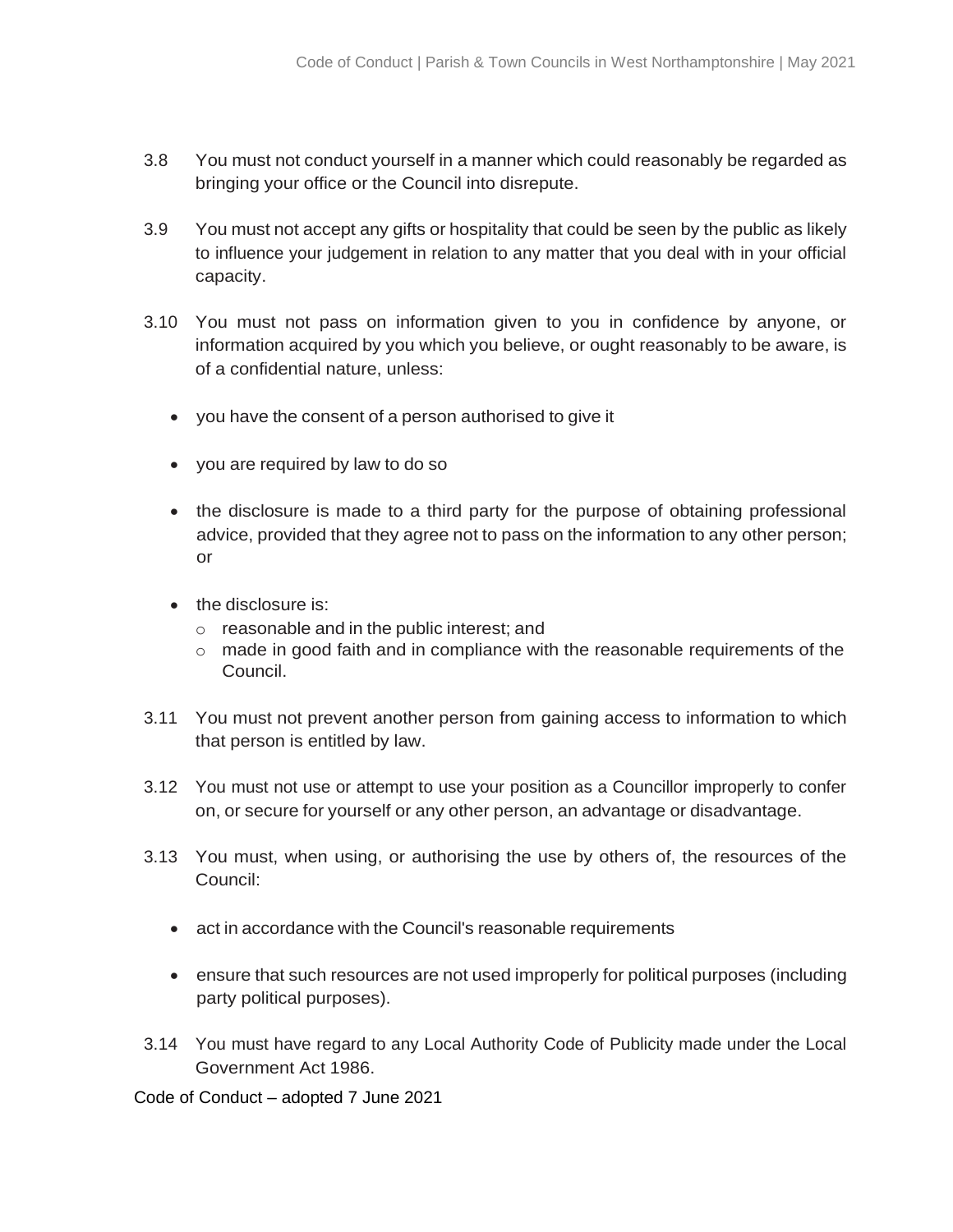- 3.15 You must comply with any formal standards investigation into your conduct or the conduct of another Councillor.
- 3.16 You must, when reaching decisions on any matter, have regard to any relevant advice provided to you by:
	- the Council's Responsible Finance Officer; or
	- the Council's Monitoring Officer
	- where that officer is acting in that role.
- 3.17 You must give reasons for all decisions in accordance with any statutory requirements and any reasonable additional requirements imposed by the Council.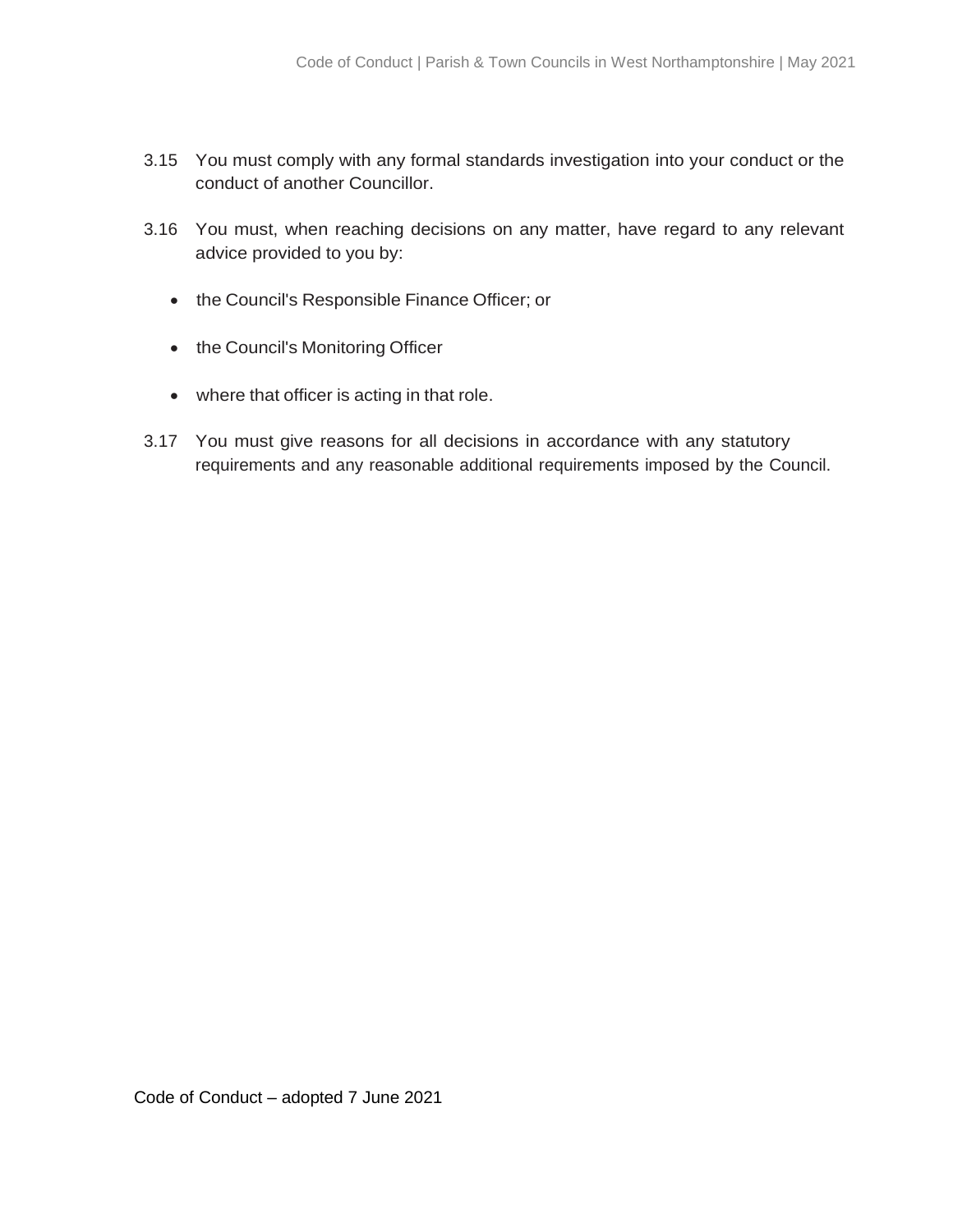## **SECTION 3: INTERESTS**

#### **1. Registration of Interests**

- 1.1 Within 28 days of this Code being adopted by your Council or your election or appointment to office (where that is later) you must register with the Monitoring Officer the interests which fall within the categories set out in Appendix A (Disclosable Pecuniary Interests) and Appendix B (Other Registerable Interests).
- 1.2 You must ensure that your register of interests is kept up-to-date and within 28 days of becoming aware of any new interest in Appendix A or B, or of any change to a registered interest, notify the Monitoring Officer.

#### **2. Disclosable Pecuniary Interests**

2.1 Where a matter arises at a meeting in which you have an interest in Appendix A, you must declare the interest (unless it is sensitive - see section 5 below), not participate, or participate further, in any discussion or vote further on the matter and must not remain in the room unless granted a dispensation.

#### **3. Other registerable interests**

3.1 Where a matter arises at a meeting in which you have an interest in Appendix B, you must declare the interest. You may speak on the matter only if members of the public are also allowed to speak at the meeting but must not take part in any vote on the matter unless you have been granted a dispensation.

#### **4. Non-registerable interests**

- 4.1 Where a matter arises at a meeting which relates to your own financial interest (and is not a Disclosable Pecuniary Interest) or your own wellbeing or is otherwise to your advantage or relates to a financial interest or wellbeing or is otherwise to the advantage of a relative, friend or close associate, you must disclose the interest and not vote on the matter unless granted a dispensation. You may speak on the matter only if members of the public are also allowed to speak at the meeting.
- 4.2 Where a matter arises at a meeting which affects your own financial interest or a financial interest of a relative, friend, close associate or body covered by Appendix B you must disclose the interest;
- 4.3 Where the matter referred to in paragraph 4.2 affects the financial interest to a greater

Code of Conduct – adopted 7 June 2021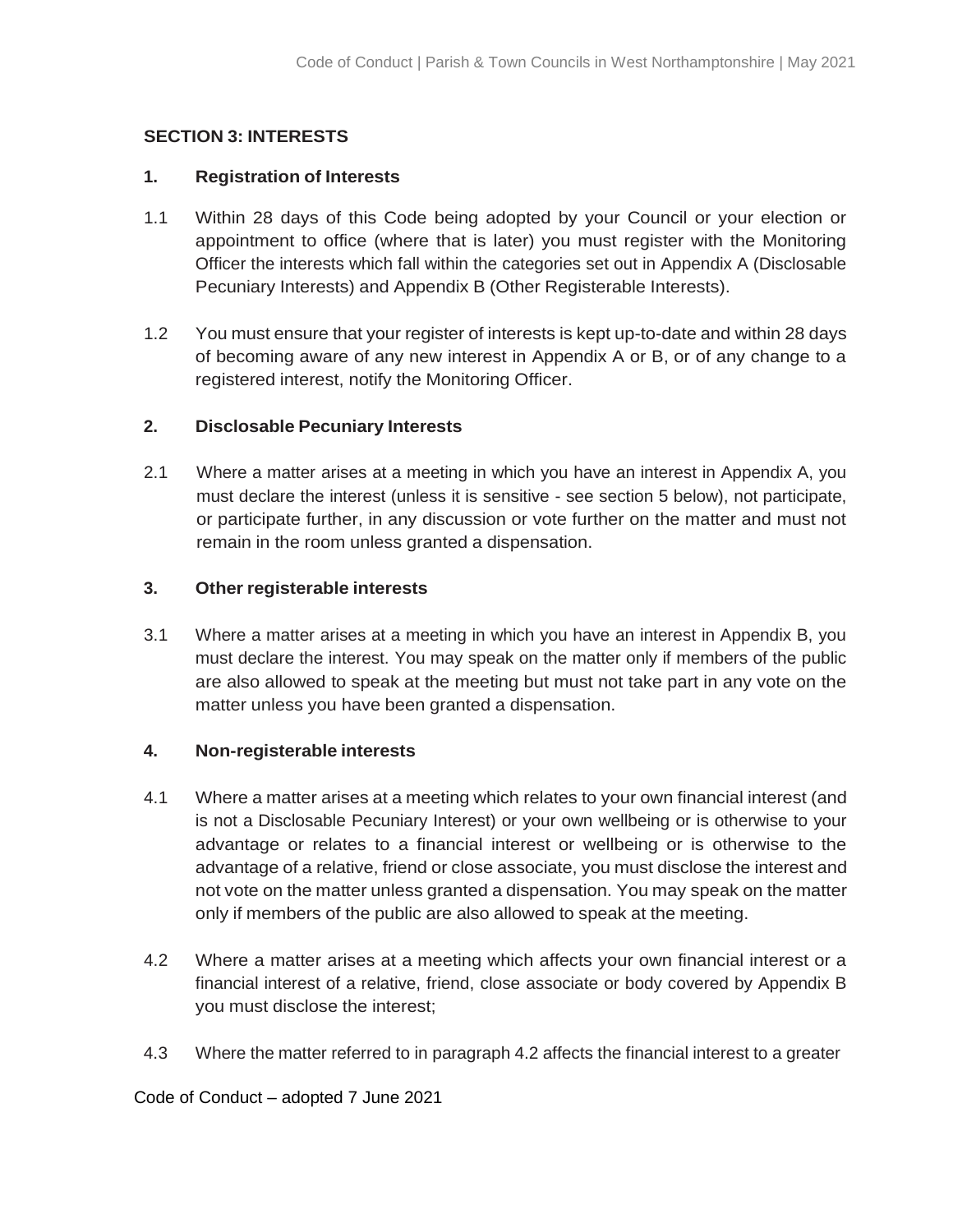extent than if affects the financial interests of the majority of inhabitants of the area affected by the decision and a reasonable member of the public knowing all the facts would believe that it would affect your view of the wider public interest, you must not vote on the matter unless granted a dispensation. You may speak on the matter only if members of the public are also allowed to speak at the meeting.

## **5. Sensitive Interests**

5.1 Where you consider (and the Council's Monitoring Officer agrees) that the nature of a Disclosable Pecuniary Interest, or other interest is such that disclosure of the details of the interest could lead to you or a person connected with you being subject to intimidation or violence, it is a "sensitive interest" for the purposes of the Code. The details of the sensitive interest do not need to be disclosed to a meeting, although the fact that you have a sensitive interest must be disclosed.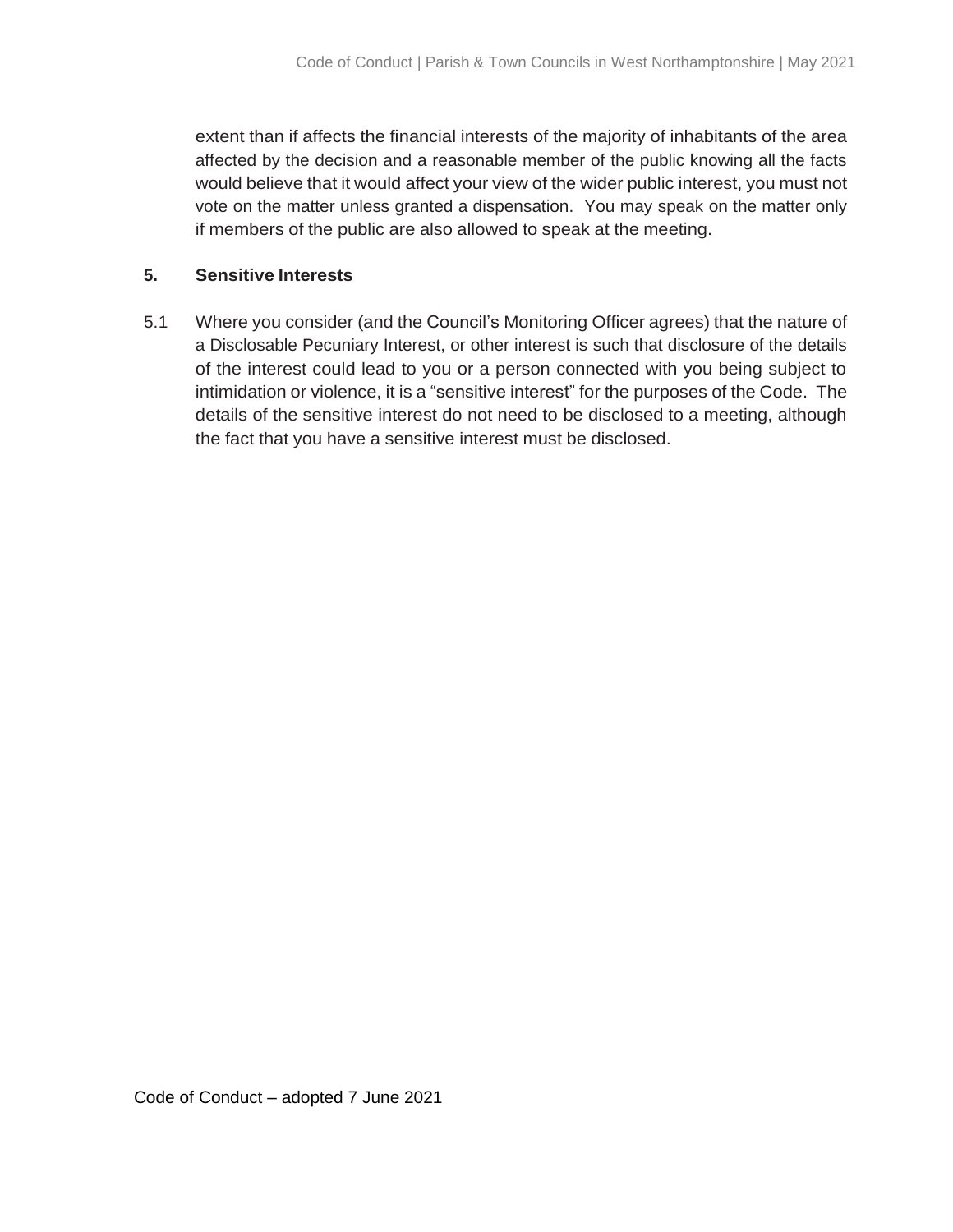# **APPENDIX A – DISCLOSABLE PECUNIARY INTERESTS**

- 1. Breaches of the rules relating to Disclosable Pecuniary Interests may lead to criminal sanctions being imposed.
- 2. You have a Disclosable Pecuniary Interest if it is of a description specified in regulations made by the Secretary of State and either:
	- 2.1 it is an interest of yours, or
	- 2.2 it is an interest of:
		- your spouse or civil partner
		- a person with whom you are living as husband and wife, or
		- a person with whom you are living as if you were civil partners
		- and you are aware that that other person has the interest.
- 3. Disclosable Pecuniary Interests are: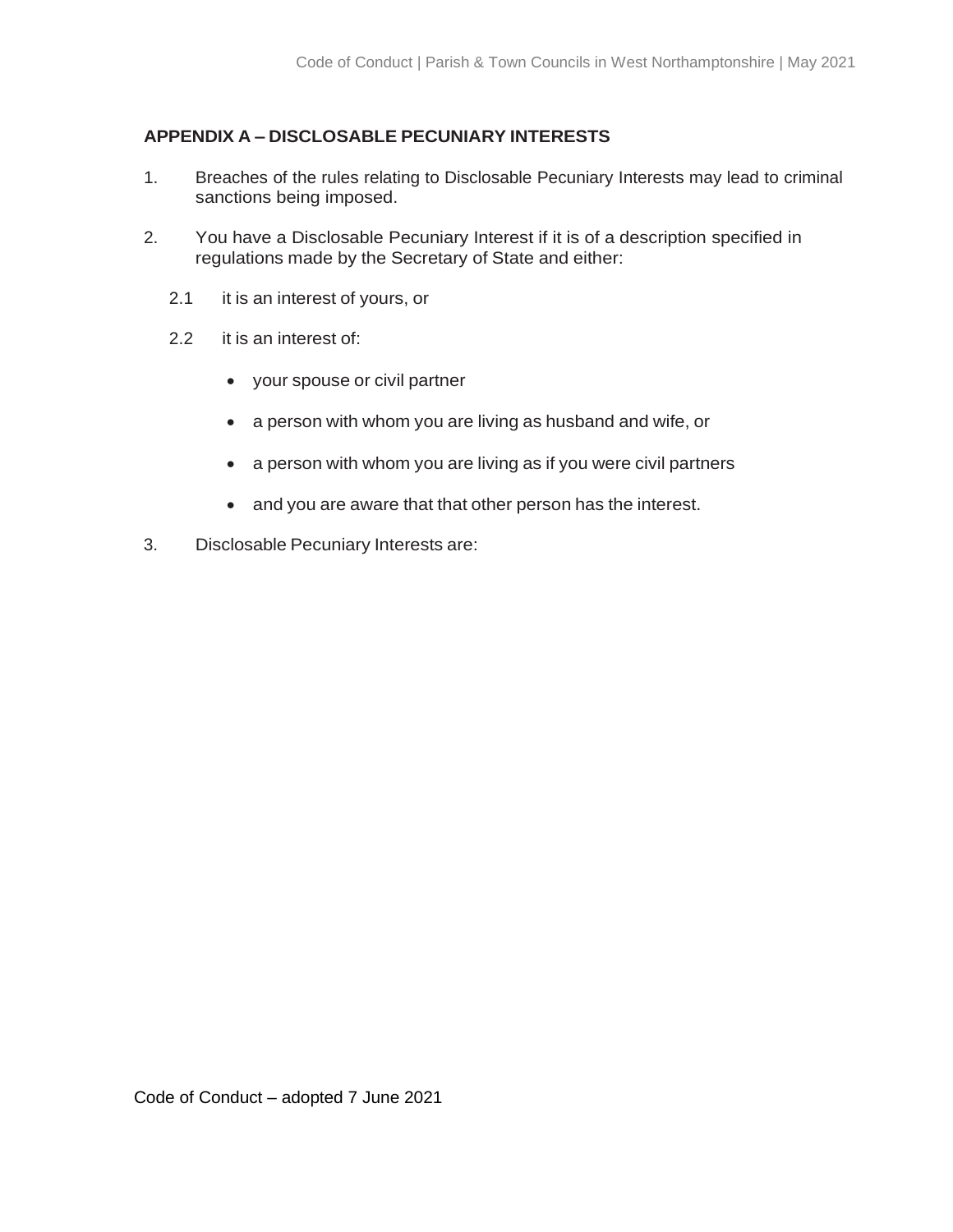| <b>Interest</b>            | <b>Description</b>                                                                                                                                                                                                                                                                                                                                                                                                           |
|----------------------------|------------------------------------------------------------------------------------------------------------------------------------------------------------------------------------------------------------------------------------------------------------------------------------------------------------------------------------------------------------------------------------------------------------------------------|
| Employment, office,        | Any employment, office, trade, profession or vocation carried on                                                                                                                                                                                                                                                                                                                                                             |
| trade, profession or       | by you for profit or gain.                                                                                                                                                                                                                                                                                                                                                                                                   |
| vocation                   |                                                                                                                                                                                                                                                                                                                                                                                                                              |
| <b>Sponsorship</b>         | Any payment or provision of any other financial benefit (other<br>than from the Council) made or provided within the relevant<br>period in respect of any expenses incurred by you in carrying<br>out duties as a Member, or towards your election expenses.<br>This includes any payment or financial benefit from a trade<br>union within the meaning of the Trade Union and Labour<br>Relations (Consolidation) Act 1992. |
| <b>Contracts</b>           | Any contract which is made between you (or a body in which<br>you have a beneficial interest) and the Council<br>(a) under which goods or services are to be provided or works<br>are to be executed; and                                                                                                                                                                                                                    |
|                            | (b) which has not been fully discharged.                                                                                                                                                                                                                                                                                                                                                                                     |
| Land                       | Any beneficial interest in land which is within the area of the<br>Council.                                                                                                                                                                                                                                                                                                                                                  |
| <b>Licences</b>            | Any licence (alone or jointly with others) to occupy land in the<br>area of the Council for a month or longer.                                                                                                                                                                                                                                                                                                               |
| <b>Corporate tenancies</b> | Any tenancy where (to your knowledge)                                                                                                                                                                                                                                                                                                                                                                                        |
|                            | (a) the landlord is the Council; and<br>(b) the tenant is a body in which you have a beneficial interest.                                                                                                                                                                                                                                                                                                                    |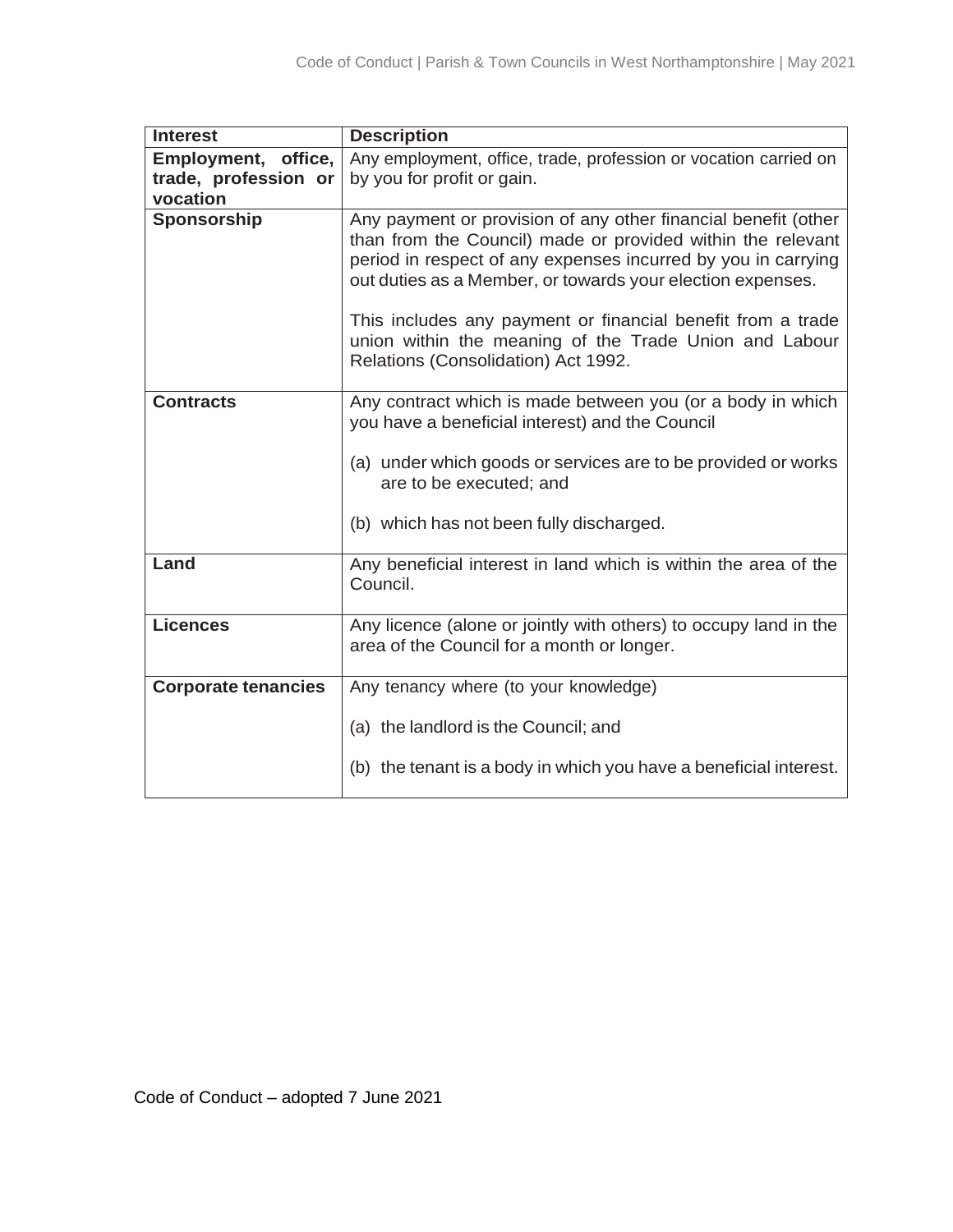| <b>Securities</b> | Any beneficial interest in securities of a body where:                                                                                                                                                                                              |
|-------------------|-----------------------------------------------------------------------------------------------------------------------------------------------------------------------------------------------------------------------------------------------------|
|                   | (a) that body (to your knowledge) has a place of business or<br>land in the area of the Council; and                                                                                                                                                |
|                   | either<br>(b)                                                                                                                                                                                                                                       |
|                   | the total nominal value of the securities exceeds £25,000<br>(i)<br>or one hundredth of the total issued share capital of that<br>body; or                                                                                                          |
|                   | (ii) where the share capital of that body is of more than one<br>class, the total nominal value of the shares of any one<br>class in which you have a beneficial interest exceeds one<br>hundredth of the total issued share capital of that class. |

*"body in which the relevant person has a beneficial interest" means a firm in which the relevant person is a partner or a body corporate of which the relevant person is a director, or in the securities of which the relevant person has a beneficial interest;*

*"director" includes a member of the committee of management of a registered society within the meaning given by section 1(1) of the co-operative and community benefit Societies Act 2014, other than a society registered as a credit union.*

*"land" excludes an easement, servitude, interest or right in or over land which does not carry* with it a right for the relevant person (alone or jointly with another) to occupy the land or to *receive income;*

*"securities" means shares, debentures, debenture stock, loan stock, bonds, units of a collective investment scheme within the meaning of the Financial Services and Markets Act 2000 and other securities of any description, other than money deposited with a building society.*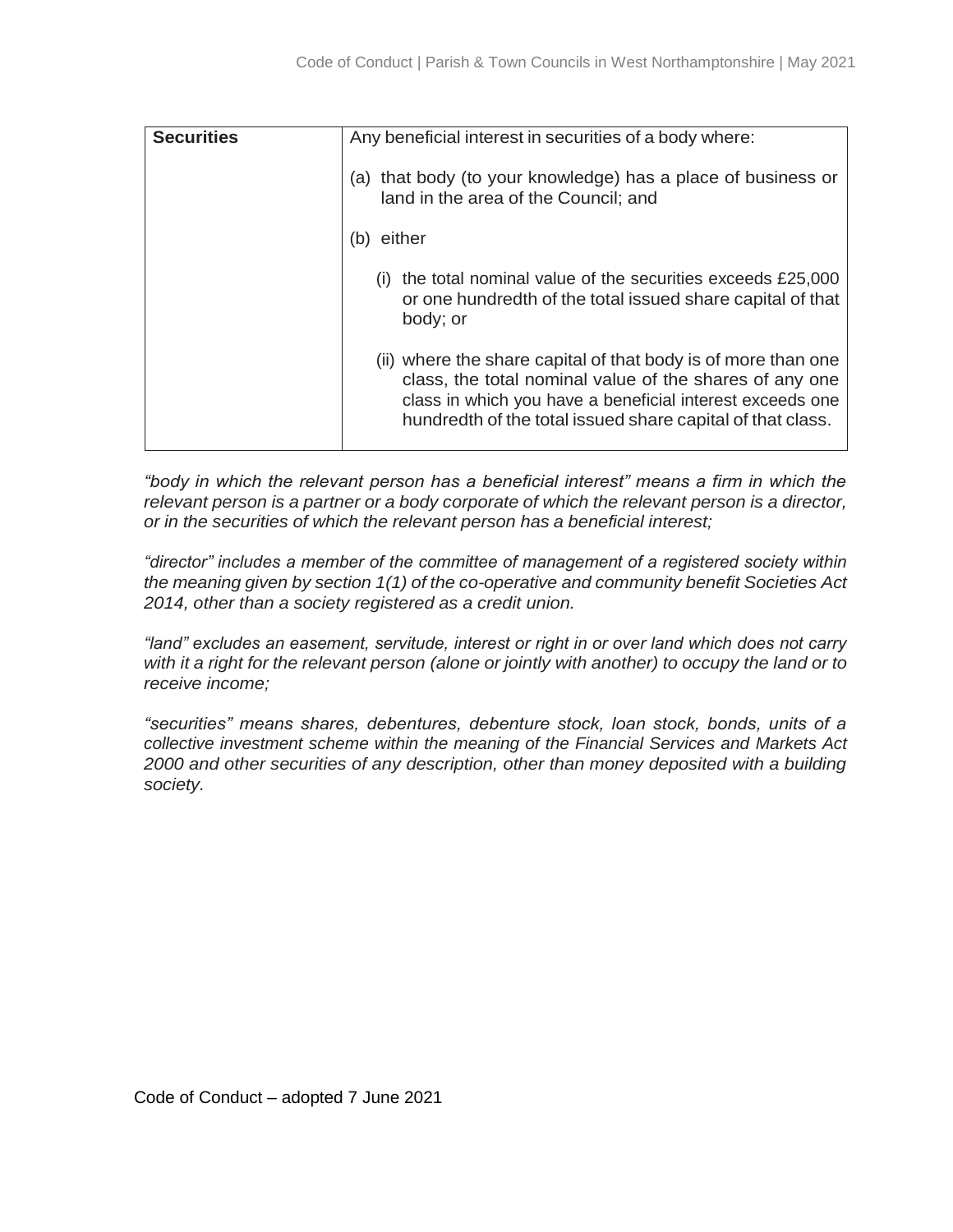# **APPENDIX B - OTHER REGISTERABLE INTERESTS**

- 1. Any body of which you are in a position of general control or management and to which you are appointed or nominated by the Council;
- 2. Any body
	- exercising functions of a public nature;
	- directed to charitable purposes; or
	- one of whose principal purposes includes the influence of public opinion or policy (including any political part or trade union) of which you are a member or in a position of general control or management;
- 3. Any gifts or hospitality worth more than an estimated value of £10 which you have received by virtue of your office, or a series of gifts or hospitality, from the same source within any 12-month period which together are worth more than an estimated value of £10.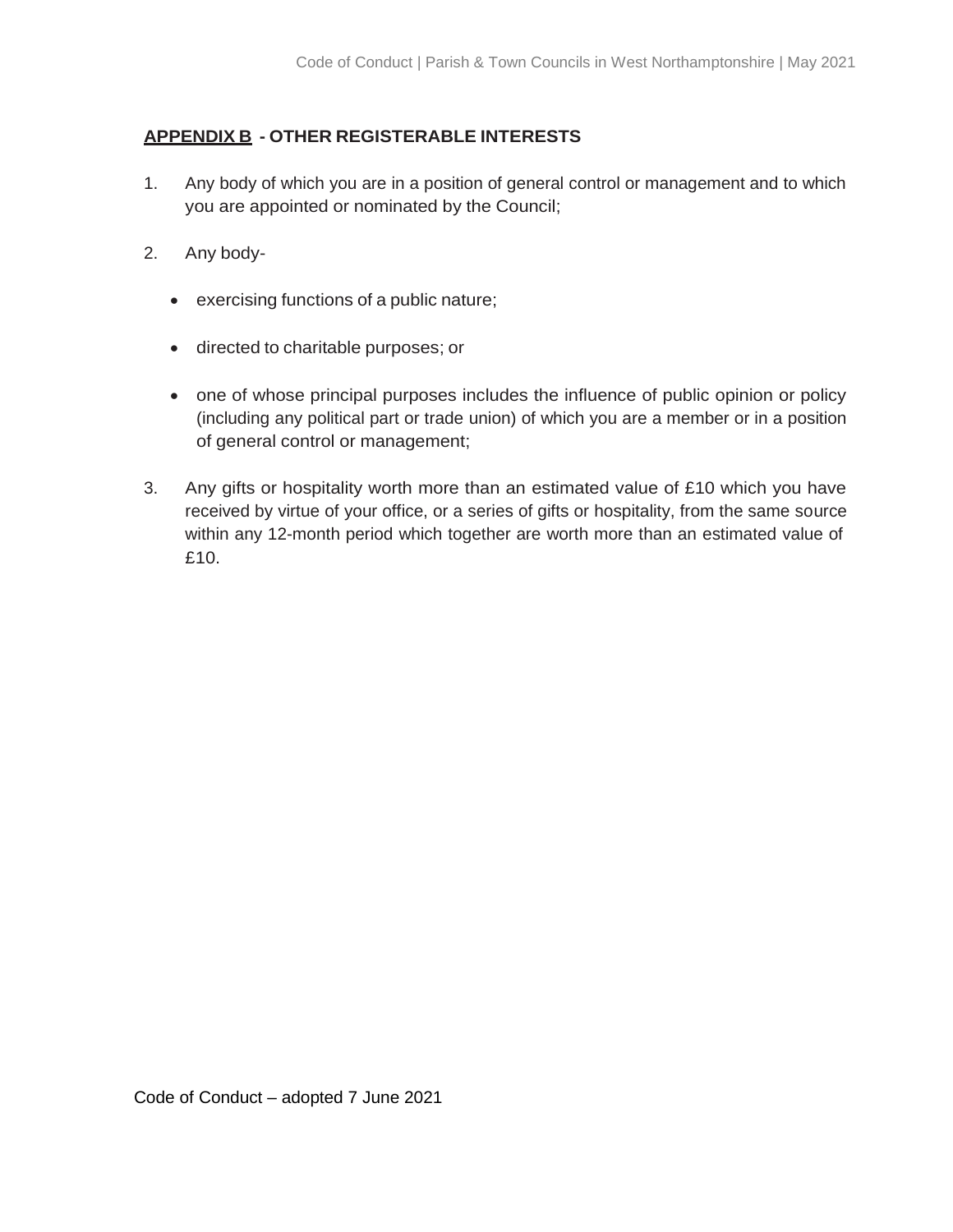# **PART 2: GIFTS AND HOSPITALITY OFFERED TO COUNCILLORS**

# **1. General Principals**

- 1.1 Councillors should treat with caution any offer of a gift, favour or hospitality that is made to them. Whilst the person or organisation making the offer may be doing so entirely without expectation of gain, the public may see it differently if that person or organisation is doing business, or seeking to do business with the Council. Councillors should ask themselves "Would I have been given this if I was not on the Council?"
- 1.2 It is essential that any suggestion of improper influence should be avoided. When receiving offers of gifts and hospitality, Councillors should be particularly sensitive as to their timing in relation to decisions which the Council may be taking. For example, hospitality must not be accepted knowingly from interested parties during the tendering period of a contract, or whilst an application for planning permission or some other kind of permission/decision is being considered by the Council.
- 1.3 Councillors may come into contact with individuals seeking to enhance the prospects of their business. Sometimes suppliers (or potential suppliers/tenderers for services) make approaches to Councillors with a view to demonstrating a particular product or service. In order to avoid suspicion of unhealthy influence, Councillors should ensure that such offers are advised to appropriate officers.
- 1.4 As with all other aspects of this Code, Councillors should be confident that whatever they do should be seen to be an example to the community of proper conduct and behaviour.

## **2. Registering Gifts and Hospitality**

- 2.1 This Code of Conduct sets out the requirement for Councillors to register the receipt of any gift or hospitality worth £10 or over that they receive in connection with their official duties as a Councillor. If in doubt as to the value, the Councillor should register the offer anyway. An accumulation of gifts from the same source over a short period that adds up to £10 or more should also be registered. The Member must register the gift or hospitality and its source by completing a written declaration within 28 days of receiving it.
- Code of Conduct adopted 7 June 2021 2.2 The Council will maintain a register of gifts and hospitality received by Councillors where the value is £10 or more in value. The register is maintained by the Council's Proper Officer on behalf of the Monitoring Officer. Members should immediately notify the Proper Officer of any such gifts or hospitality received and enter the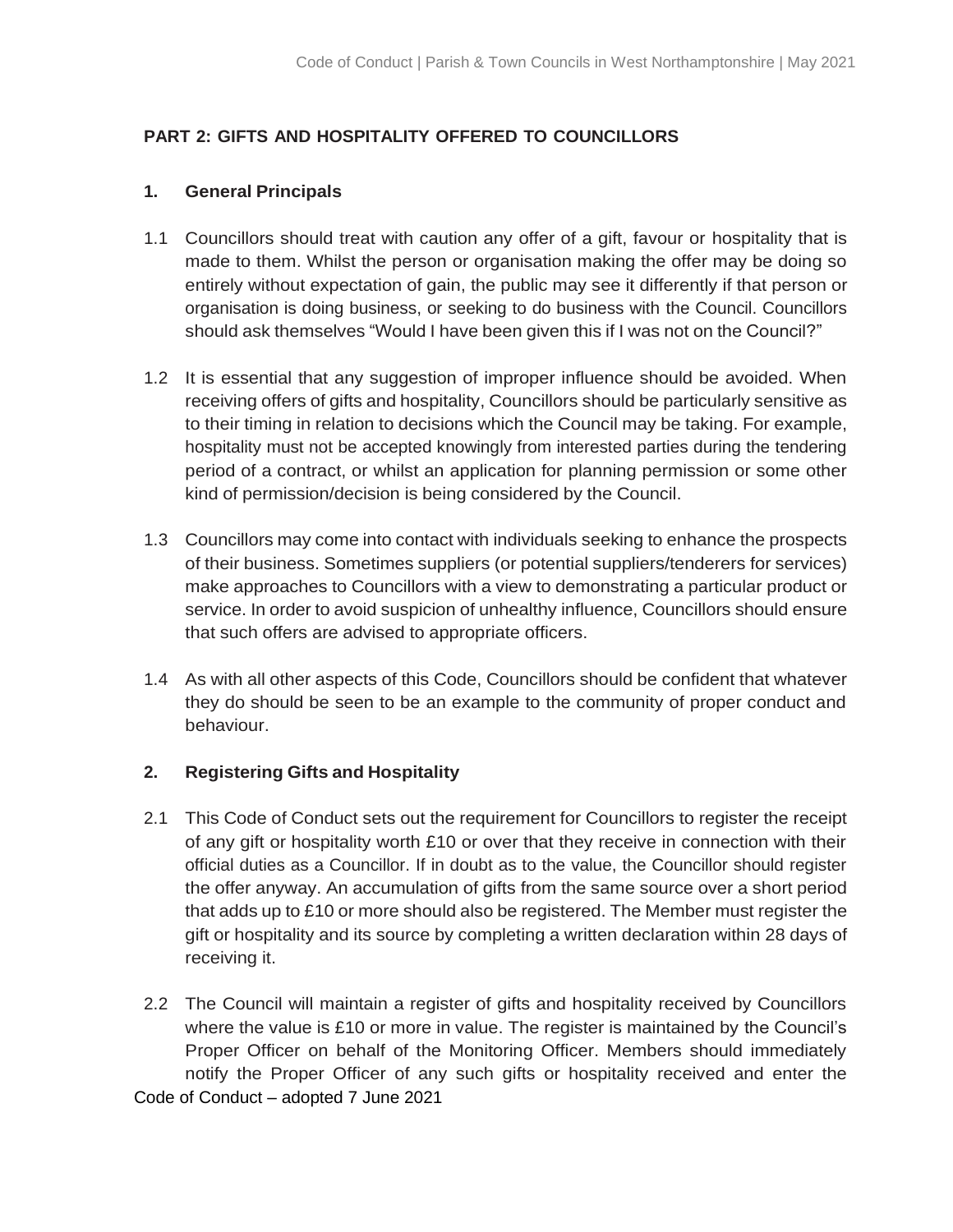relevant details in the register. The register will be made available to the public via the Council's web site. It will be updated at least quarterly.

2.3 Councillors do not need to register gifts and hospitality that are not related to their role as a Councillor.